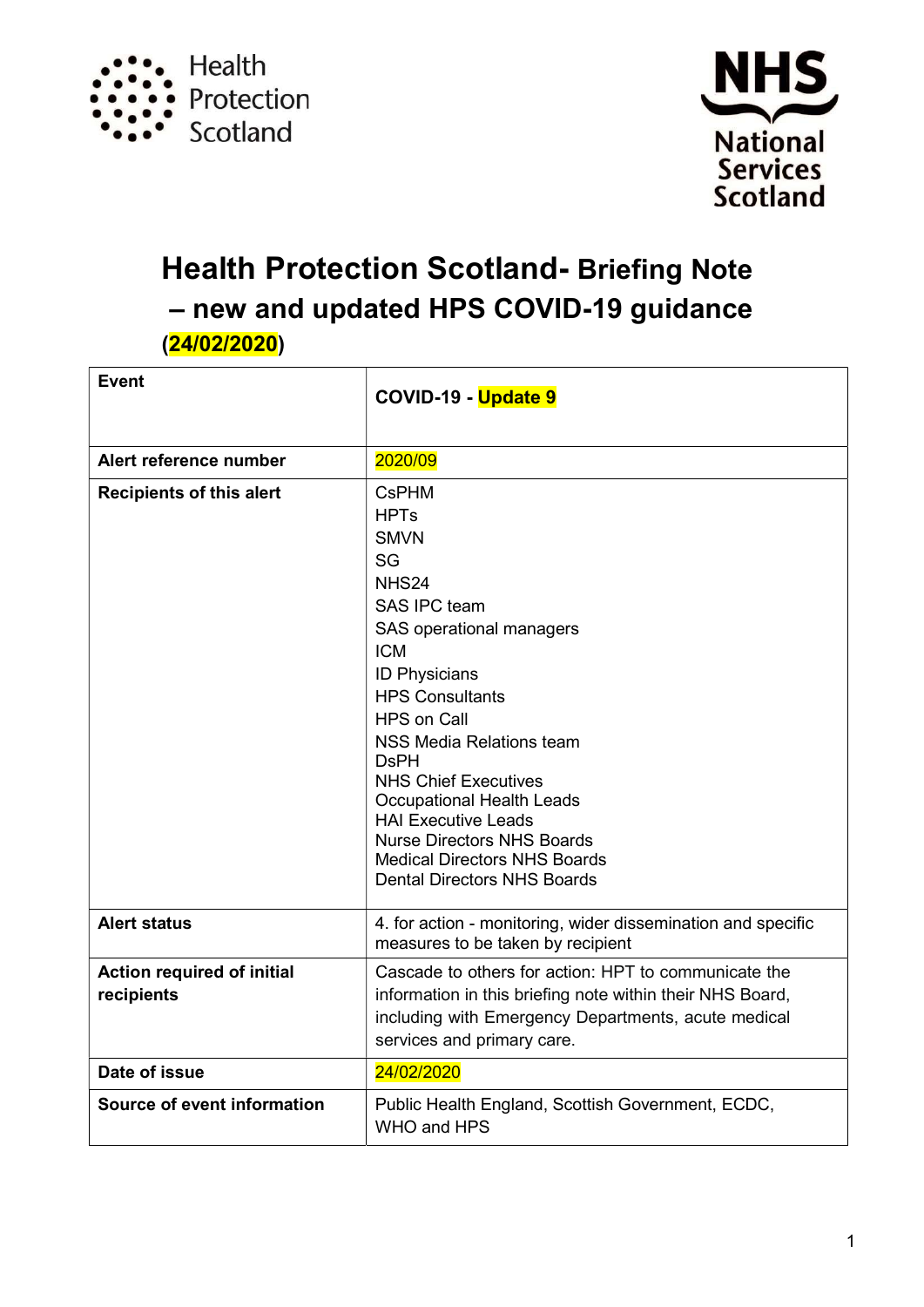| <b>Contact</b>        | Office hours:                                                                                     |
|-----------------------|---------------------------------------------------------------------------------------------------|
|                       | HPS Incident room 0141 300 1414<br>HPS coronavirus mailbox (nss.hpscoronavirus@nhs.net)           |
|                       | GPs seeking further advice or information should<br>contact their local HPT in the first instance |
| <b>Authorised by</b>  | <b>Colin Ramsay</b>                                                                               |
| <b>HPZone context</b> | Wuhan novel coronavirus                                                                           |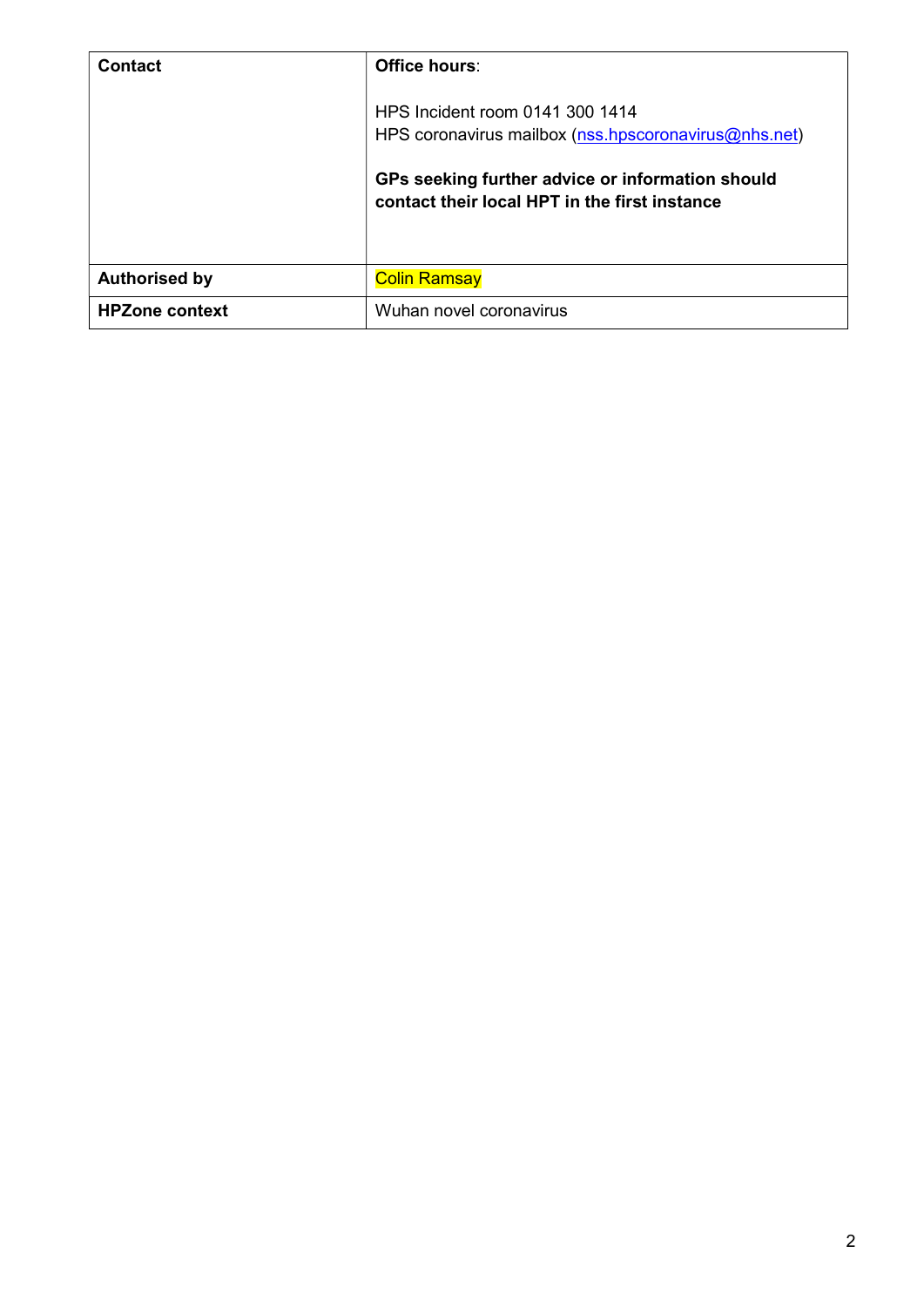### **Situation**

This briefing note provides information on important developments:

 Symptomatic travellers returning from Lombardy and Veneto regions of **Northern Italy** 

Information on current epidemiology will be updated on the PHE WN-CoV background information page.

### Situation in Scotland

HPS is aware of a number of individuals who have been under investigation and tested negative for possible infection with COVID-19. For information on case numbers in Scotland please see the Scottish Government COVID-19 test numbers page

NHS 24 has set up a dedicated helpline 0800 028 2816. Information for the general public has also been added to NHSinform.

## Situation in the rest of the UK

On February 23rd, 2020, the Chief Medical Officer for England announced that thirteen people within the UK have now been diagnosed with COVID-19. The CMO advised that the most recent four cases were acquired on the Diamond Princess cruise ship.

#### Advice for the General Public

For general information on COVID-19, the public should be directed to NHSinform or asked to call the NHS24 dedicated Novel Coronavirus Helpline on 0800 028 2816. Please note that updated information has been provided to NHSinform and will be uploaded to the website as soon as possible.

#### Symptomatic travellers returning from Lombardy and Veneto regions of **Northern Italy**

As previously advised, no formal UK recommendations have been issued as yet regarding public health follow up of symptomatic travellers returning from northern Italy. HPS has therefore issued interim advice until the position is clarified regarding a possible change to the list of affected countries included in the official UK case definition. A change is, however, highly likely in view of the rapidly changing position in Italy.

HPS therefore advises that anyone returning from travel that included the Lombardy or Veneto regions of Italy and who currently has relevant symptoms, should be requested to self-isolate until further advice can be provided. HPS does not currently advise that such individuals need to be sampled immediately; testing for COVID-19 infection should be considered, however, if the symptoms worsen or if their symptoms are of sufficient clinical concern such that a diagnosis by exclusion is considered necessary.

In terms of a relevant time window HPS advises that anyone who has travelled in the Lombardy and